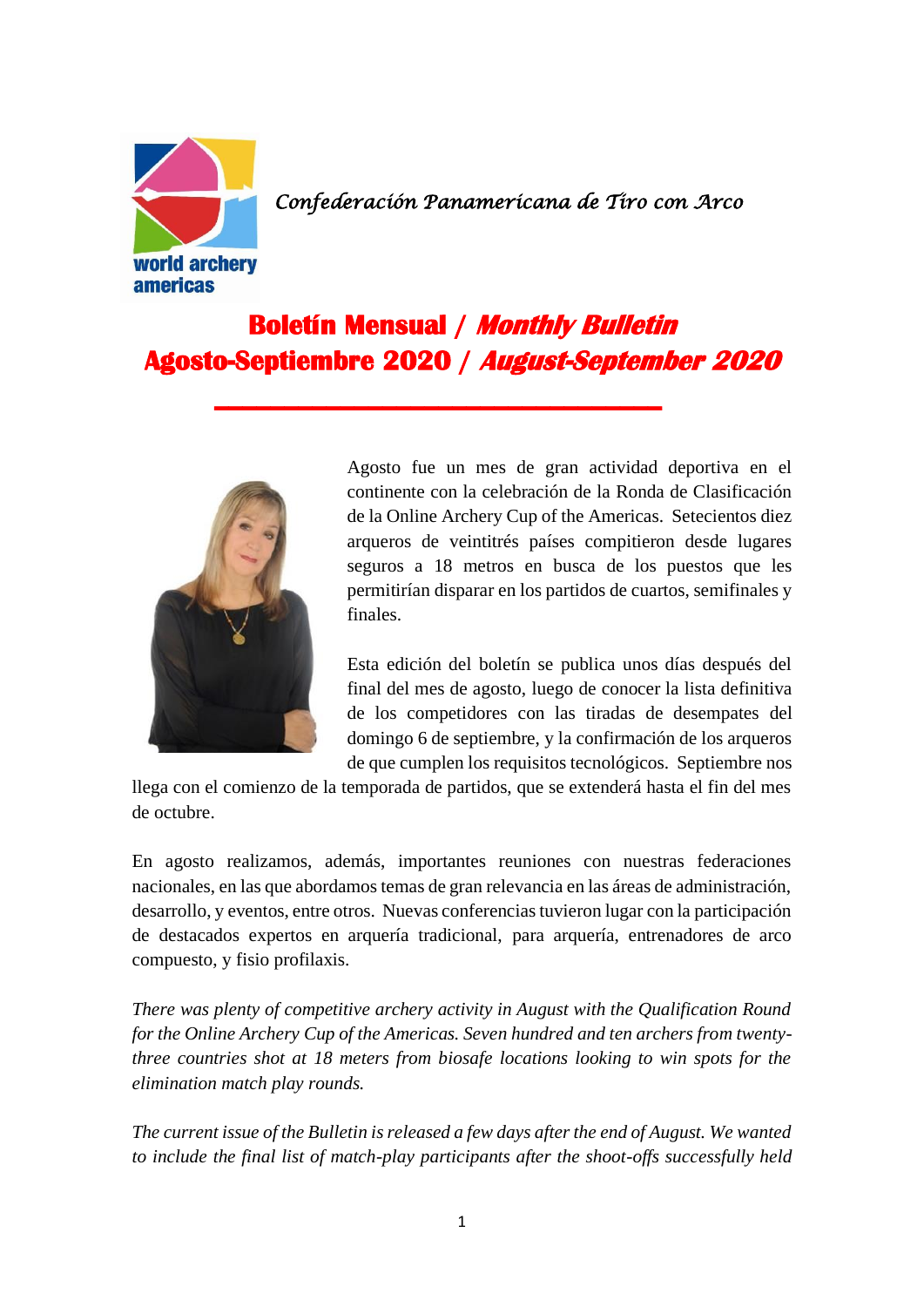*on Sunday Sept. 6 and with the confirmation that the qualified archers meet the technological requirements for live broadcast. September will feature the first rounds of matches, which will continue till the end of October.*

In August we held important meetings with our national federations, in which we dealt *with several topics regarding administration, development, events, among others. New online conferences were conducted, covering matters related with traditional archery, para archery, compound coaching, and physio-prophylaxis.* 

Zunfurfur

*María Emma GAVIRIA Presidente*

### **The Online Archery Cup of the Americas**



#### **Participantes /** *Participants*

710 arqueros de 23 países tomaron parte en la ronda clasificatoria de la Online Archery Cup of the Americas. Aquí el número de participantes por categoría: 250 Recurvo Masculino, 149 Recurvo Femenino, 172 Compuesto Masculino, 75 Compuesto Femenino, 23 Barebow Masculino, 7 Barebow Femenino, 6 Recurvo Masculino Abierto Para, 6 Recurvo Femenino Abierto Para, 11 Compuesto Masculino Abierto Para, 5 Compuesto Femenino Abierto Para, 2 W1 Para, 3 Instintivo

Femenino, 1 arquero Débil Visual. La lista completa de resultados de la Ronda Clasificatoria de puede encontrar en <https://www.ianseo.net/Details.php?toId=7520>

*710 archers from 23 countries took part in the Qualification Round of the Online Archery Cup of the Americas. Here is the number of participants in each category: 250 Recurve Men, 149 Recurve Women, 172 Compound Men, 75 Compound Women, 23 Barebow Men, 7 Barebow Women, 6 Para Recurve Men Open, 6 Para Recurve Women Open, 11 Para Compound Men Open, 5 Para Compound Women Open, 2 Para W1 Men, 3 Instinctive Women and 1 Visually impaired archer. The complete lists of Qualification Round results can be found at: <https://www.ianseo.net/Details.php?toId=7520>*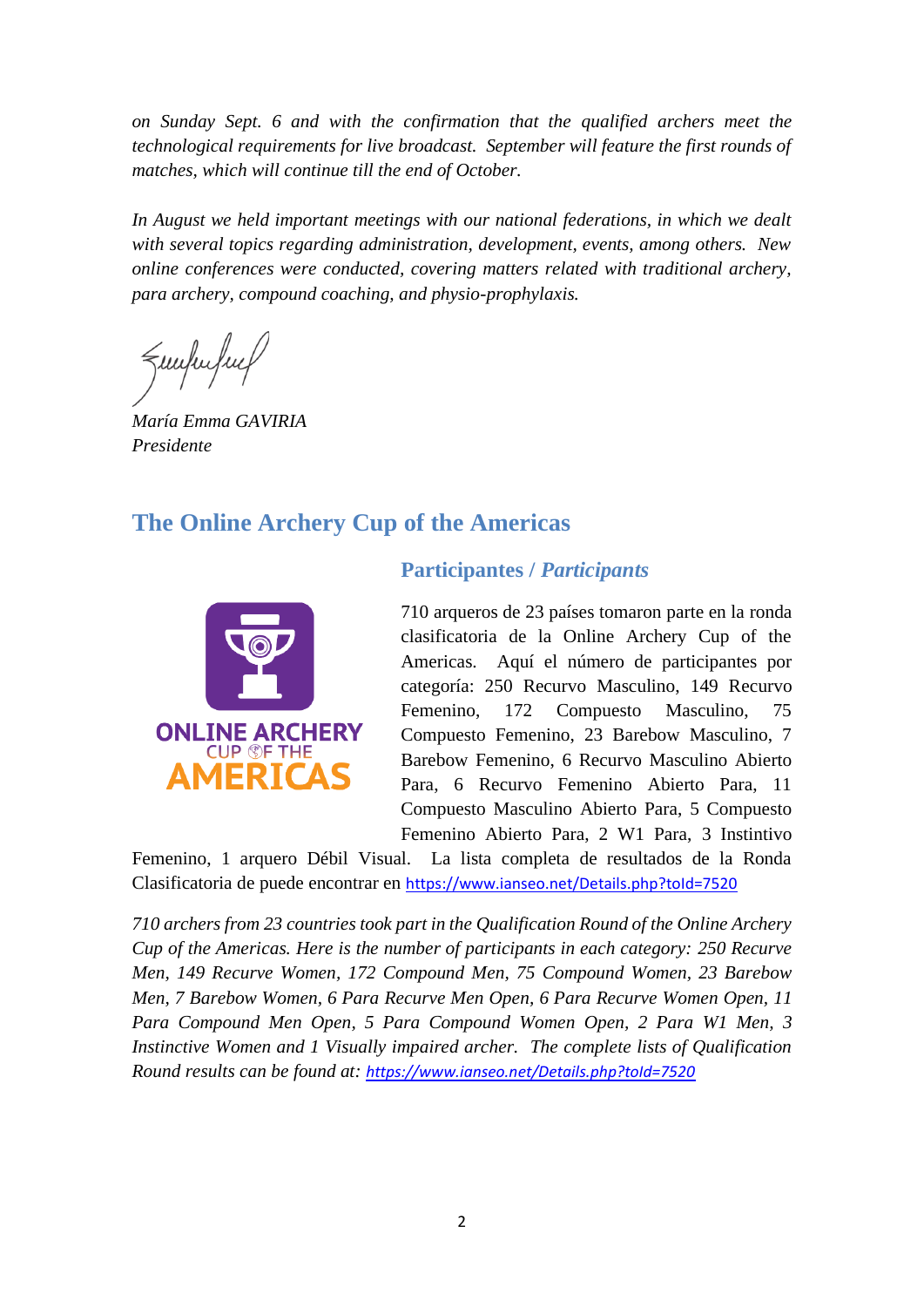

*Archers from Bermuda shooting at a WAA event for the first time*

### **Calendario de partidos (Hora de Colombia) /** *Match play schedule (time in Colombia)*

| <b>Day</b> | <b>Date</b> | Time  | <b>Match</b>      | <b>Archers</b>                     |
|------------|-------------|-------|-------------------|------------------------------------|
|            |             |       |                   |                                    |
| Monday     | 14.09.2020  | 10:00 | 1/4 CW            | Dafne Valeria Quintero (MEX)       |
|            |             |       |                   | Larissa Aparecida Ferrari (BRA)    |
| Monday     | 14.09.2020  | 14:00 | 1/4 CW            | Charlene Goddard (BAR)             |
|            |             |       |                   | Sara López (COL)                   |
| Tuesday    | 15.09.2020  | 10:00 | 1/4 CW            | Eiry Cristina Snak Nisi (BRA)      |
|            |             |       |                   | Alexandra Sandino (COL)            |
| Tuesday    | 15.09.2020  | 14:00 | $1/4$ CW          | Fátima Neri Lara (MEX)             |
|            |             |       |                   | Paola Ramírez (PUR)                |
| Wednesday  | 16.09.2020  | 10:00 | <b>SF CW</b>      | Winners of Monday's matches        |
| Wednesday  | 16.09.2020  | 14:00 | <b>SF CW</b>      | Winners of Tuesday's matches       |
| Thursday   | 17.09.2020  | 10:00 | <b>Bronze CW</b>  | Losers of Wednesday's matches      |
| Thursday   | 17.09.2020  | 14:00 | Gold CW           | Winners of Wednesday's matches     |
|            |             |       |                   |                                    |
| Monday     | 21.09.2020  | 14:00 | Gold W1           | Eduardo de Vasconcelos Rocha (BRA) |
|            |             |       |                   | Jaime Solís Macías (MEX)           |
| Tuesday    | 22.09.2020  | 10:00 | <b>Bronze CWO</b> | Liliana Montiel (MEX)              |
|            |             |       |                   | Ana María Tenorio (MEX)            |
| Tuesday    | 22.09.2020  | 14:00 | Gold CWO          | Mariana Zúñiga (CHI)               |
|            |             |       |                   | Anne Ferreira Silva Pacheco (BRA)  |
|            |             |       |                   |                                    |
| Wednesday  | 23.09.2020  | 10:00 | <b>SF CMO</b>     | Joffre Villavicencio (ECU)         |
|            |             |       |                   | Rob Cox (CAN)                      |
| Wednesday  | 23.09.2020  | 14:00 | <b>SF CMO</b>     | Omar Echeverría (MEX)              |
|            |             |       |                   | Diogo Rodrigues De Sousa (BRA)     |
| Thursday   | 24.09.2020  | 10:00 | <b>Bronze CMO</b> | Losers of Wednesday's matches      |
| Thursday   | 24.09.2020  | 14:00 | Gold CMO          | Winners of Wednesday's matches     |
|            |             |       |                   |                                    |
| Monday     | 28.09.2020  | 10:00 | $1/4$ CM          | Daniel Muñoz (COL)                 |
|            |             |       |                   | Maximiliano Cabral Favoreto (BRA)  |
| Monday     | 28.09.2020  | 14:00 | 1/4 CM            | Rafael Kenji Kawakani (BRA)        |
|            |             |       |                   | Jean Pizarro (PUR)                 |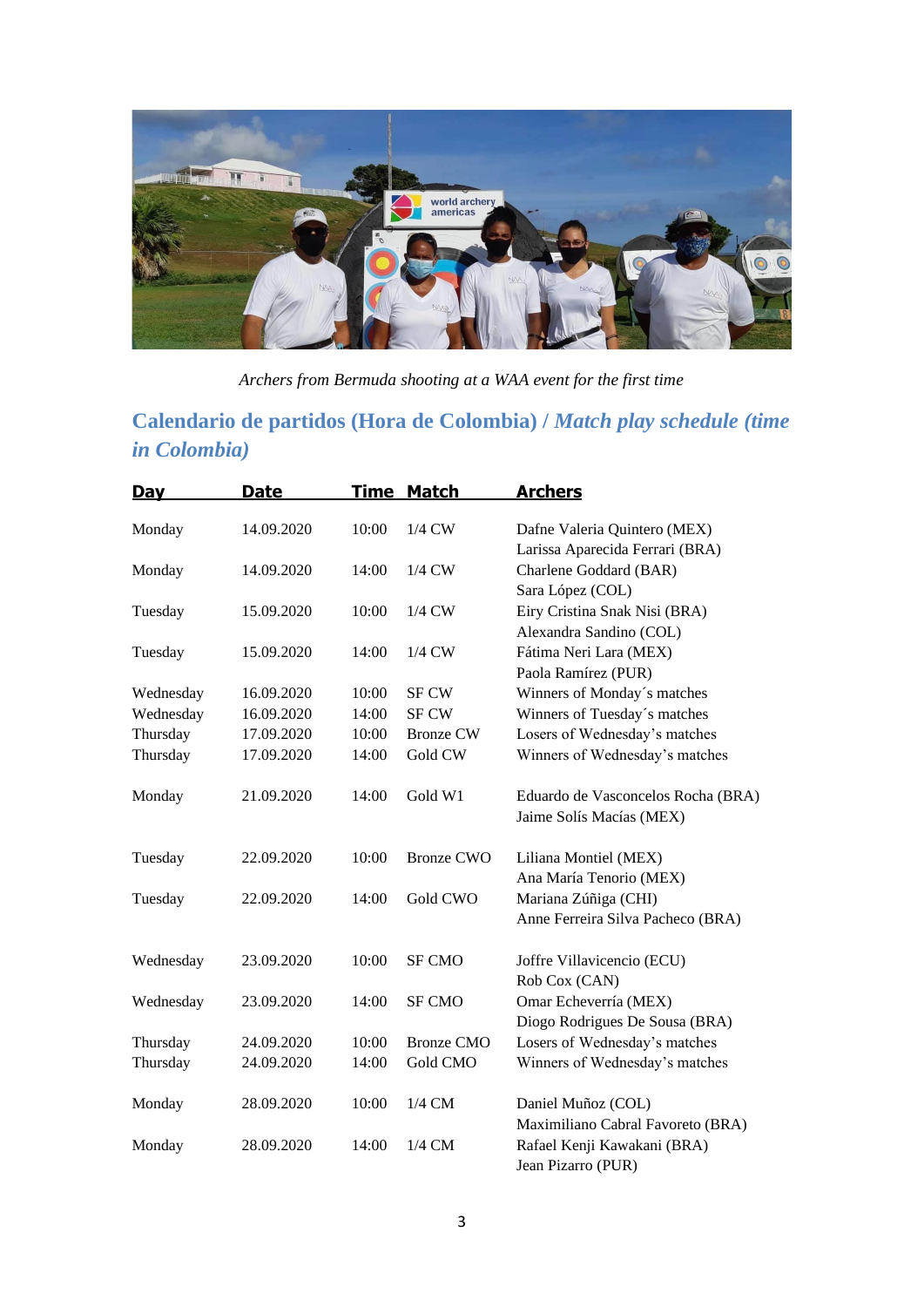| Tuesday   | 29.09.2020 | 10:00 | $1/4$ CM         | Roberto Hernández (ESA)<br>Sebastián García (MEX) |
|-----------|------------|-------|------------------|---------------------------------------------------|
| Tuesday   | 29.09.2020 | 14:00 | $1/4$ CM         | Miguel Becerra (MEX)                              |
|           |            |       |                  | Sebastián Arenas (COL)                            |
| Wednesday | 30.09.2020 | 10:00 | <b>SF CM</b>     | Winners of Monday's matches                       |
| Wednesday | 30.09.2020 | 14:00 | <b>SF CM</b>     | Winners of Tuesday's matches                      |
| Thursday  | 01.10.2020 | 10:00 | <b>Bronze CM</b> | Losers of Wednesday's matches                     |
| Thursday  | 01.10.2020 | 14:00 | Gold CM          | Winners of Wednesday's matches                    |
|           |            |       |                  |                                                   |



Aida Román (MEX) ganadora de Clasificación en Recurvo Femenino con 589 puntos

| Monday    | 12.10.2020 | 10:00 | $1/4$ RW         | Maira Sepúlveda (COL)          |
|-----------|------------|-------|------------------|--------------------------------|
|           |            |       |                  | Julia Figueiredo Bellini (BRA) |
| Monday    | 12.10.2020 | 14:00 | $1/4$ RW         | Valentina Vázquez (MEX)        |
|           |            |       |                  | Ana María Rendón (COL)         |
| Tuesday   | 13.10.2020 | 10:00 | $1/4$ RW         | Stephanie Barrett (CAN)        |
|           |            |       |                  | Mariessa Pinto (CAN)           |
| Tuesday   | 13.10.2020 | 14:00 | $1/4$ RW         | Aida Román (MEX)               |
|           |            |       |                  | Florencia Leithold (ARG)       |
| Wednesday | 14.10.2020 | 10:00 | <b>SF RW</b>     | Winners of Monday's matches    |
| Wednesday | 14.10.2020 | 14:00 | <b>SF RW</b>     | Winners of Tuesday's matches   |
| Thursday  | 15.10.2020 | 10:00 | <b>Bronze RW</b> | Losers of Wednesday's matches  |
| Thursday  | 15.10.2020 | 14:00 | <b>Gold RW</b>   | Winners of Wednesday's matches |
|           |            |       |                  |                                |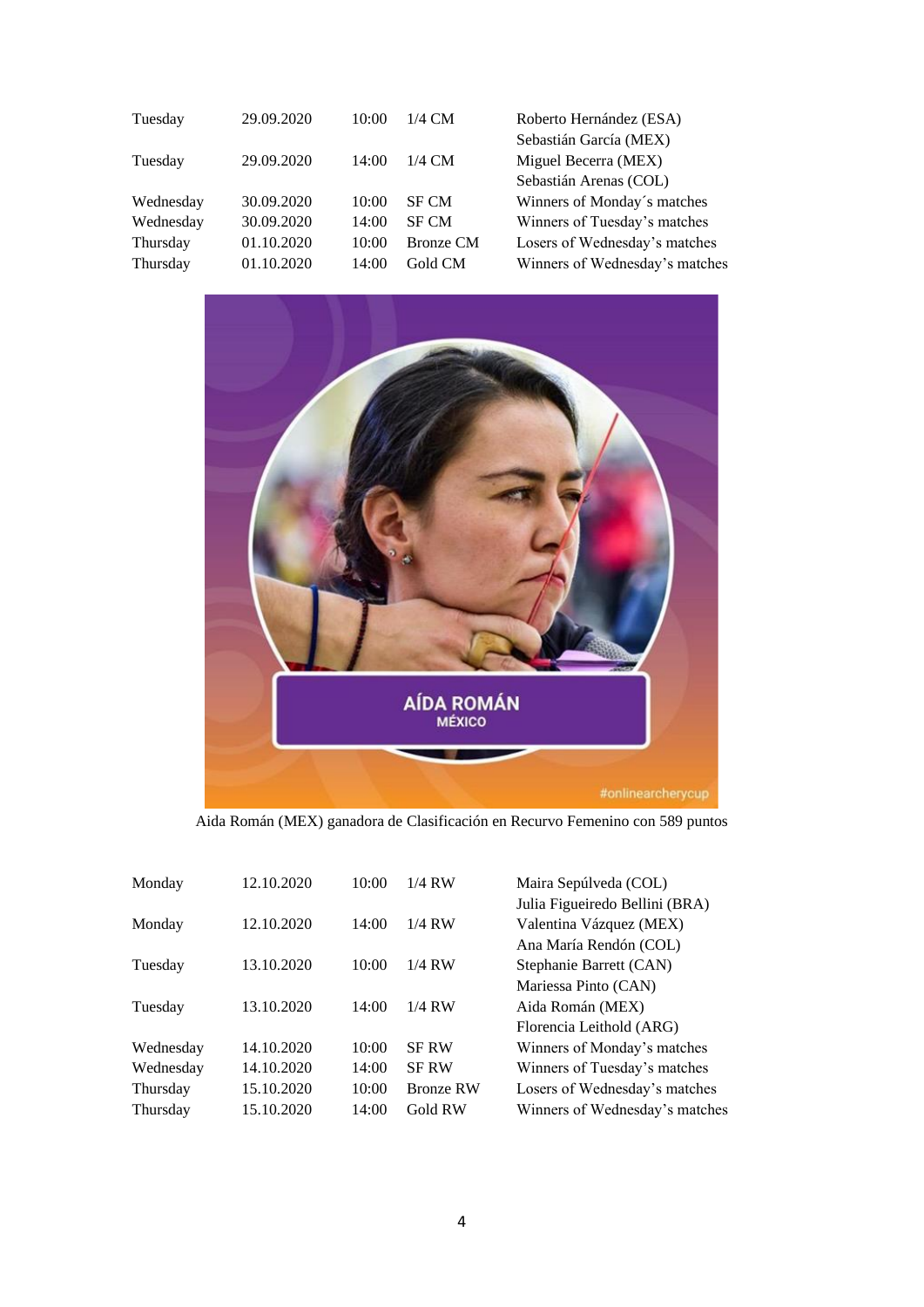| 20.10.2020 | 10:00      | <b>Bronze RWO</b> | Patricia Layolle BRA)<br>Carolyn Lindner (CAN) |
|------------|------------|-------------------|------------------------------------------------|
| 20.10.2020 | 14:00      | Gold RWO          | Fabiola Dergovics (BRA)                        |
|            |            |                   | Mónica Daza (COL)                              |
| 22.10.2020 | 10:00      | <b>Bronze RMO</b> | Pablo Ezequiel Fernández (ARG)                 |
|            |            |                   | José de la Cruz Carrillo (MEX)                 |
|            | 14:00      |                   | Samuel Efrén Molina (MEX)                      |
|            |            |                   | Luciano Reinaldo Rezende (BRA)                 |
| 26.10.2020 | 10:00      | $1/4$ RM          | Daniel Pineda (COL)                            |
|            |            |                   | Andrés Aguilar (CHI)                           |
| 26.10.2020 | 14:00      | $1/4$ RM          | Angel Alvarado (MEX)                           |
|            |            |                   | Bernardo Oliveira (BRA                         |
| 27.10.2020 | 10:00      | $1/4$ RM          | Crispin Duenas (CAN)                           |
|            |            |                   | Carlos Javier Rojas (MEX)                      |
| 27.10.2020 | 14:00      | $1/4$ RM          | Nicholas D'Amour (ISV)                         |
|            |            |                   | Adrián Muñoz (PUR)                             |
| 28.10.2020 | 10:00      | <b>SF RM</b>      | Winners of Monday's matches                    |
| 28.10.2020 | 14:00      | <b>SF RM</b>      | Winners of Tuesday's matches                   |
| 29.10.2020 | 10:00      | <b>Bronze RM</b>  | Losers of Wednesday's matches                  |
| 29.10.2020 | 14:00      | Gold RM           | Winners of Wednesday's matches                 |
|            | 22.10.2020 |                   | <b>Gold RMO</b>                                |

#### **Curso básico de IANSEO /** *IANSEO basic course*

Con la conducción de Gloria Saldarriaga, con gran experiencia en el manejo de resultados con el sistema IANSEO en la Federación de Arqueros de Colombia, se llevó a cabo un seminario continental de uso básico de IANSEO con la presencia de 22 participantes de 13 países (México, Puerto Rico, Ecuador, Perú, Panamá, Guatemala, Chile, Venezuela, Argentina, El Salvador, Bolivia, Brasil y la República Dominicana).



*A Basic Ianseo Seminar was conducted by Gloria Saldarriaga, an experienced IANSEO user who manages results in the Colombian Federation, and was attended by 22 participants from 13 countries (Mexico,* 

*Puerto Rico, Ecuador, Peru, Panama, Guatemala, Chile, Venezuela, Argentina, El Salvador, Bolivia, Brazil and the Dominican Republic).*

### **Cursos para formar jueces nacionales / Courses to train national judges**

El Comité de Jueces de World Archery Americas ha convocado a dos cursos para formar jueces nacionales, uno en español y uno en inglés. Los cursos serán impartidos por destacados jueces continentales e internacionales.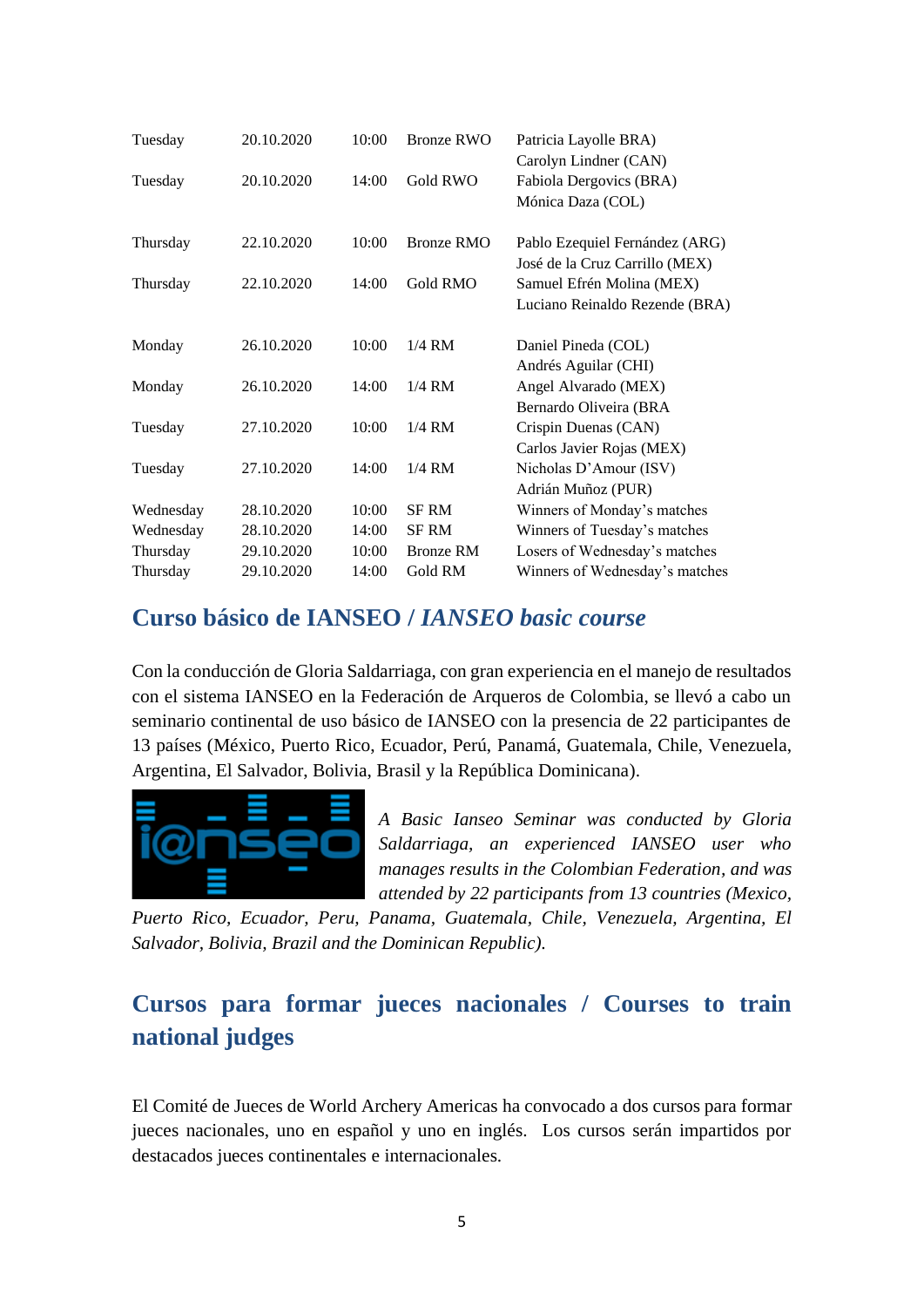La versión en español dará inicio el lunes 14 de septiembre y durará cuatro semanas, con encuentros los lunes, miércoles y viernes, a las 6:00 pm, hora de Colombia. El proceso de inscripción concluyó con 268 participantes de Bahamas, Bolivia, Brasil, Chile, Colombia, Costa Rica, República Dominicana, El Salvador, Ecuador, Guatemala, Honduras, México, Panamá, Perú y Puerto Rico.

La versión en inglés de este curso comenzará el 12 de octubre, y se recibirán inscripciones hasta el día 2 del mismo mes.



*World Archery Americas has launched two National Judges' Training Seminars, one in Spanish and one in English. These two courses will be conducted by prestigious continental and international judges.* 

*The Spanish version will start on September 14th, and will last four weeks, with sessions on Mondays, Wednesdays, and Fridays, always at 6:00 pm, time in Colombia. Registration has concluded with 268 participants from Bahamas, Bolivia, Brazil, Chile, Colombia, Costa Rica, the Dominican Republic, El Salvador, Ecuador, Guatemala, Honduras, Mexico, Panama, Peru and Puerto Rico.* 

*The English version will kick off on October 12. Registrations for this seminar will be accepted by October 2.*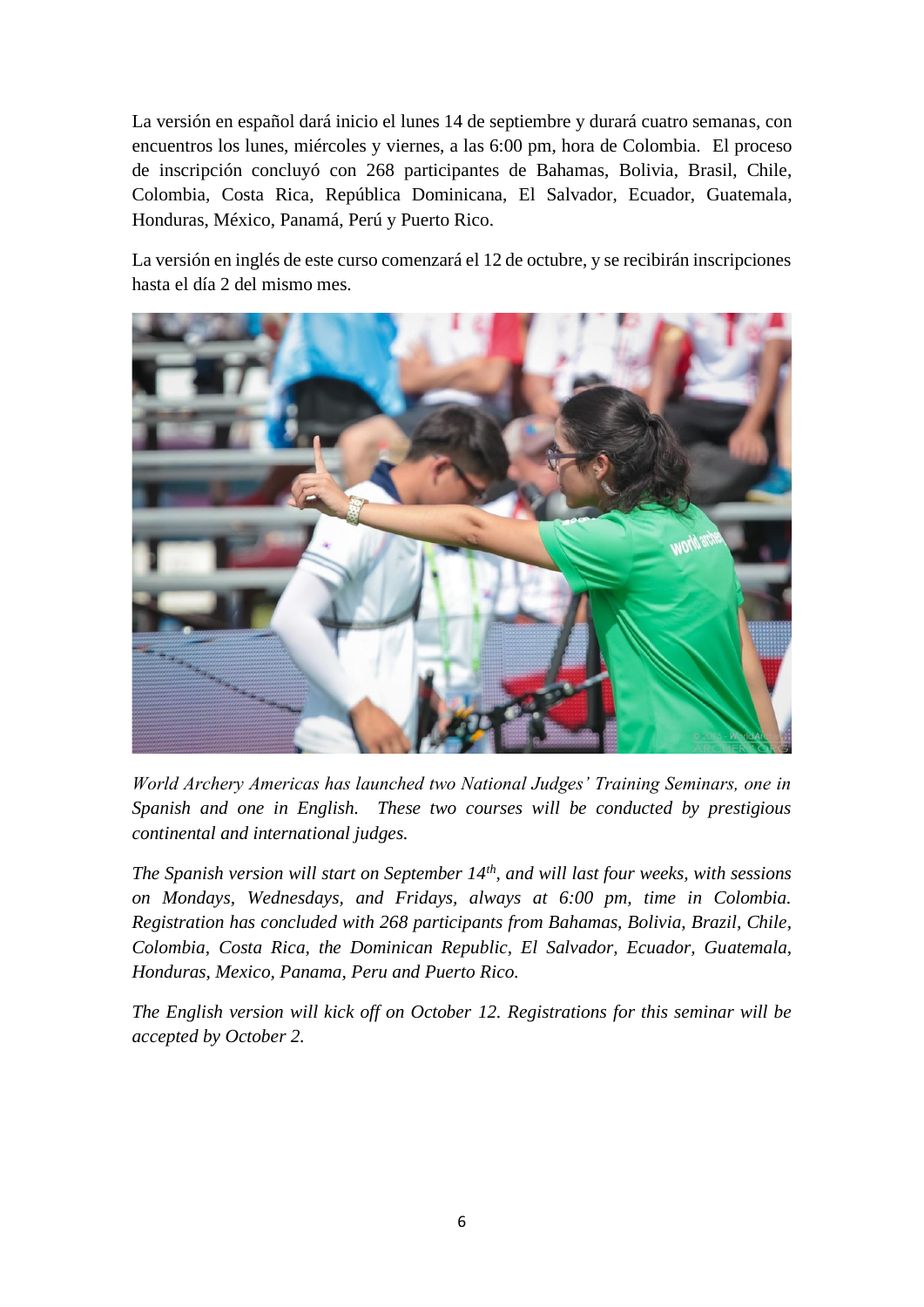#### **José Miguel Robiou – Director Provincial de Deportes / Provincial Sports Director**

El Sr. José Miguel Robiou, Miembro del Consejo de World Archery Americas y Presidente de la Federación Dominicana de Tiro con Arco, ha sido nombrado Director Provincial de Deportes en La Vega por el gobierno constitucional recientemente electo en su país. Felicitaciones al Sr. Robiou por esta importante designación.



*Mr. José Miguel Robiou, World Archery Americas Council Member and President of the Archery Federation of the Dominican Republic, has been appointed Provincial Sports Director in La Vega by the Constitutional Government recently elected in his country. Congratulations to Mr. Robiou on this important appointment.*

## **Nombrado Comité Ad-Hoc para Arco Compuesto / Compound Ad-Hoc Committee appointed**

El Consejo de World Archery Americas nombró un Comité Ad-Hoc para el desarrollo del Arco Compuesto en el continente con vistas a la participación exitosa de nuestros arqueros en los Juegos Panamericanos y Parapan Americanos Santiago de Chile 2023.

El Comité está integrado por Roberto Hernández (ESA), Junior Bolaños (CHI), Daniel Muñoz (COL), Gary Hernández (PAN) y Fernando Becerra (MEX).

Durante el mes de agosto se convocó a las federaciones nacionales a completar un cuestionario con respecto a la situación actual de esta modalidad en sus países, así como para conocer el interés en participar en un proyecto a mediano plazo para el desarrollo del arco compuesto en América.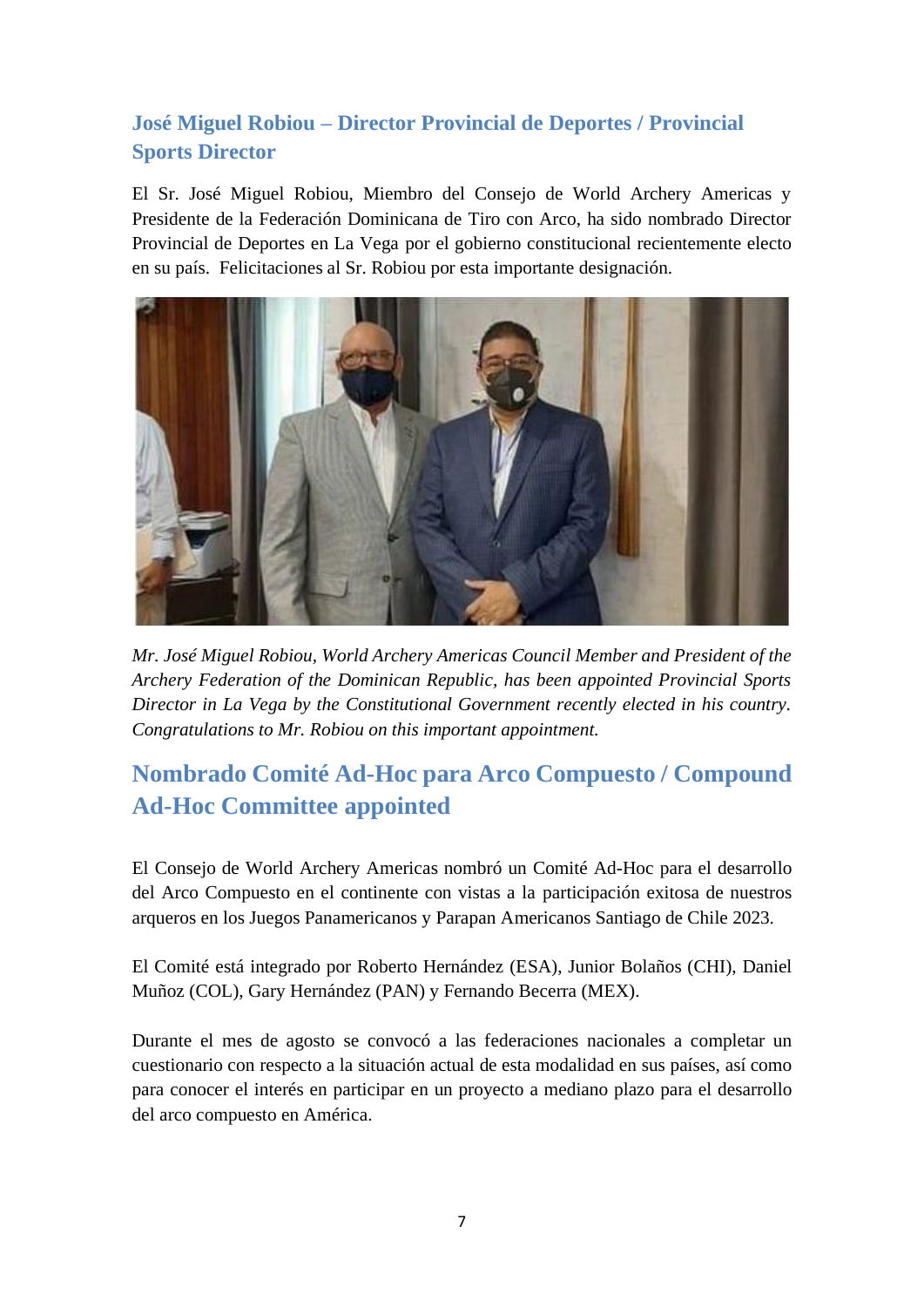

*Pan Am Games Gold and Bronze medalists Roberto Hernández and Daniel Muñoz appointed to the Ad-Hoc Committee*

*The World Archery Americas Council appointed an Ad-Hoc Committee to deal with Compound Archery development in the Americas, aiming at achieving outstanding performances at the Santiago 2023 Pan American and Parapan American Games.*

*The Committee is formed by Roberto Hernández (ESA), Junior Bolaños (CHI), Daniel Muñoz (COL), Gary Hernández (PAN) and Fernando Becerra (MEX).*

*WAA Member Associations were invited to complete a questionnaire in August to provide information on the current situation of compound archery in their countries, as well as to express their wish to become part of a continental compound development program.*

**Noticias de nuestras Federaciones Nacionales /** *News from our National Associations*

#### **Panamá – Donación de equipamiento /** *Equipment donation*

La Federación Panameña de Tiro con Arco recibió una donación de equipamiento de Easton en el mes de agosto. El equipamiento valorado en 1.800 USD es parte del programa de contribuciones de Hoyt e Easton que se ha estado implementando en los últimos seis años.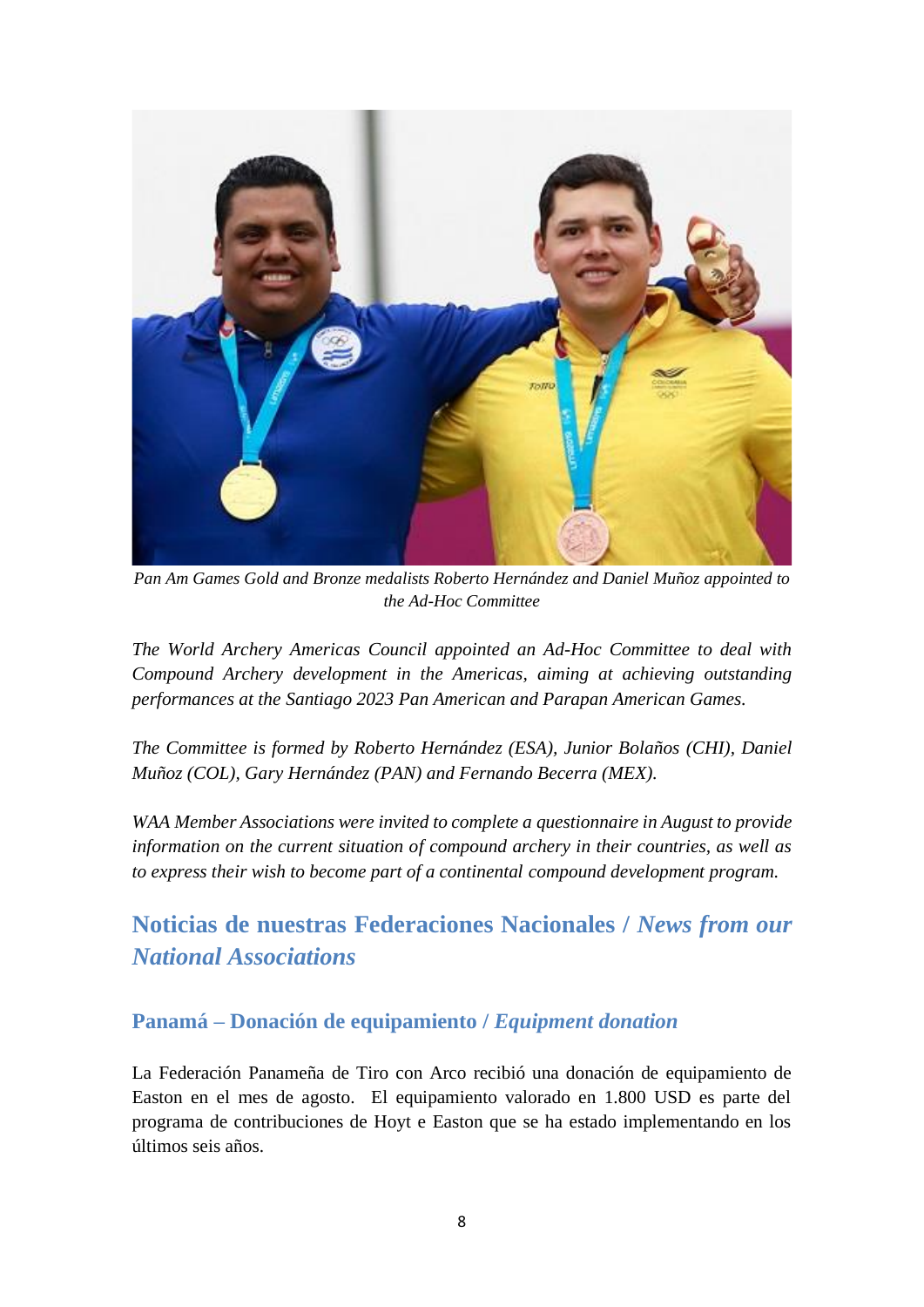La Federación Panameña y World Archery Americas agredecen esta contribución al tiro con arco en nuestras federaciones en desarrollo.



*A donation of archery equipment from Easton was received in August by the Archery Federation of Panama. This donation worth 1.800 USD is part of the contribution program from Easton and Hoyt which has been in place for six years.*

*The Archery Federation of Panama and World Archery Americas highly appreciate this contribution to archery in our developing countries.*

### *WORLD ARCHERY AMERICAS EVENT CALENDAR*

| Ciudad de Medellín World Ranking Event     |                        |
|--------------------------------------------|------------------------|
| Medellín, Colombia                         | March 8-14, 2021       |
| Pan American and Parapan Am Championships, | March 22-28, 2021      |
| Monterrey, México                          |                        |
| <b>Olympic Games Continental Qualifier</b> |                        |
| Paralympic Games Continental Qualifier     |                        |
| Juegos Suramericanos de la Juventud        |                        |
| Rosario, Argentina                         | April 14-18, 2021      |
| Hyundai World Cup Stage 1                  |                        |
| Guatemala City                             | April 19-25, 2021      |
| Juegos Bolivarianos de la Juventud         |                        |
| Sucre, Bolivia                             | April 29 – May 2, 2021 |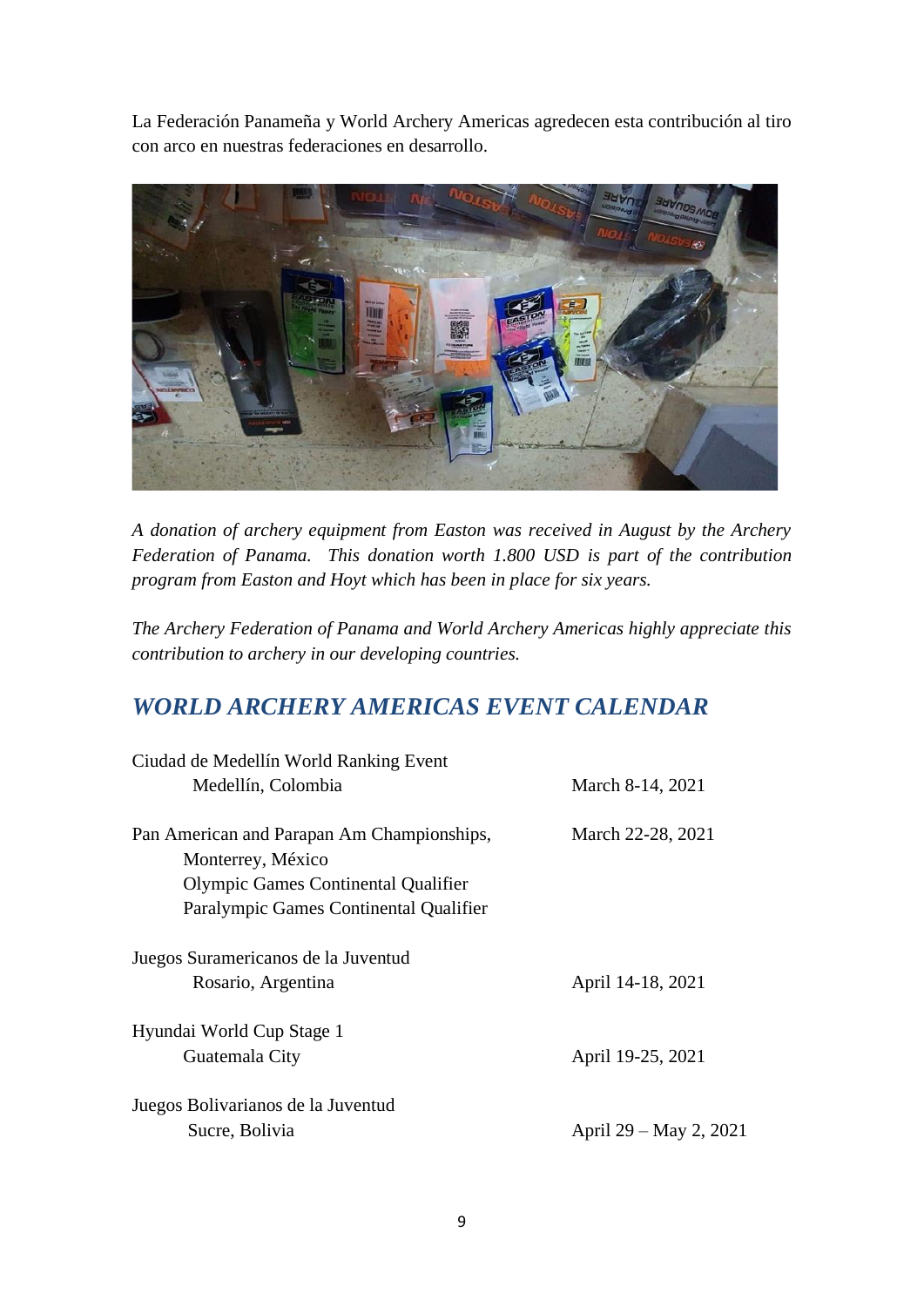| Hyundai World Cup Stage 2                           |                        |
|-----------------------------------------------------|------------------------|
| Shanghai, China                                     | May 17-23, 2021        |
| Hyundai World Cup Stage 3 (Olympic Games Qualifier) |                        |
| Paris, France                                       | June 22-27, 2021       |
| <b>World University Games</b>                       | August 16-27, 2021     |
| Changdu, China                                      |                        |
| Juegos Panamericanos Junior                         |                        |
| Cali, Colombia                                      | September 9-12, 2021   |
| World Archery Championships                         |                        |
| Yankton, USA                                        | September 19-26, 2021  |
| <b>World Youth Championships</b>                    |                        |
| Perth, Australia                                    | October 11-17, 2021    |
| Juegos Suramericanos                                |                        |
| Asunción, Paraguay                                  | April 1-5, 2022        |
| Juegos Centroamericanos y del Caribe                | 2022                   |
| Se anunciará una nueva sede                         |                        |
| Juegos Bolivarianos                                 |                        |
| Valledupar, Colombia                                | Junio 24-Julio 5, 2022 |
| <b>World Games</b>                                  | July 7-17, 2022        |
| Birmingham, USA                                     |                        |
| Pan American Championships                          | October 2022           |
| Santiago de Chile                                   |                        |
| Juegos Panamericanos / Pan Am Games                 | Nov. 1-5, 2023         |
| Santiago de Chile                                   |                        |
| <b>Reuniones / Meetings (2020)</b>                  |                        |
| Reunión preparatoria para Asamblea General          |                        |
| en idioma español - online                          | Octubre 24, 2020       |
| Preparatory Meeting for General Assembly            |                        |
| in English $-$ online                               | October 31, 2020       |